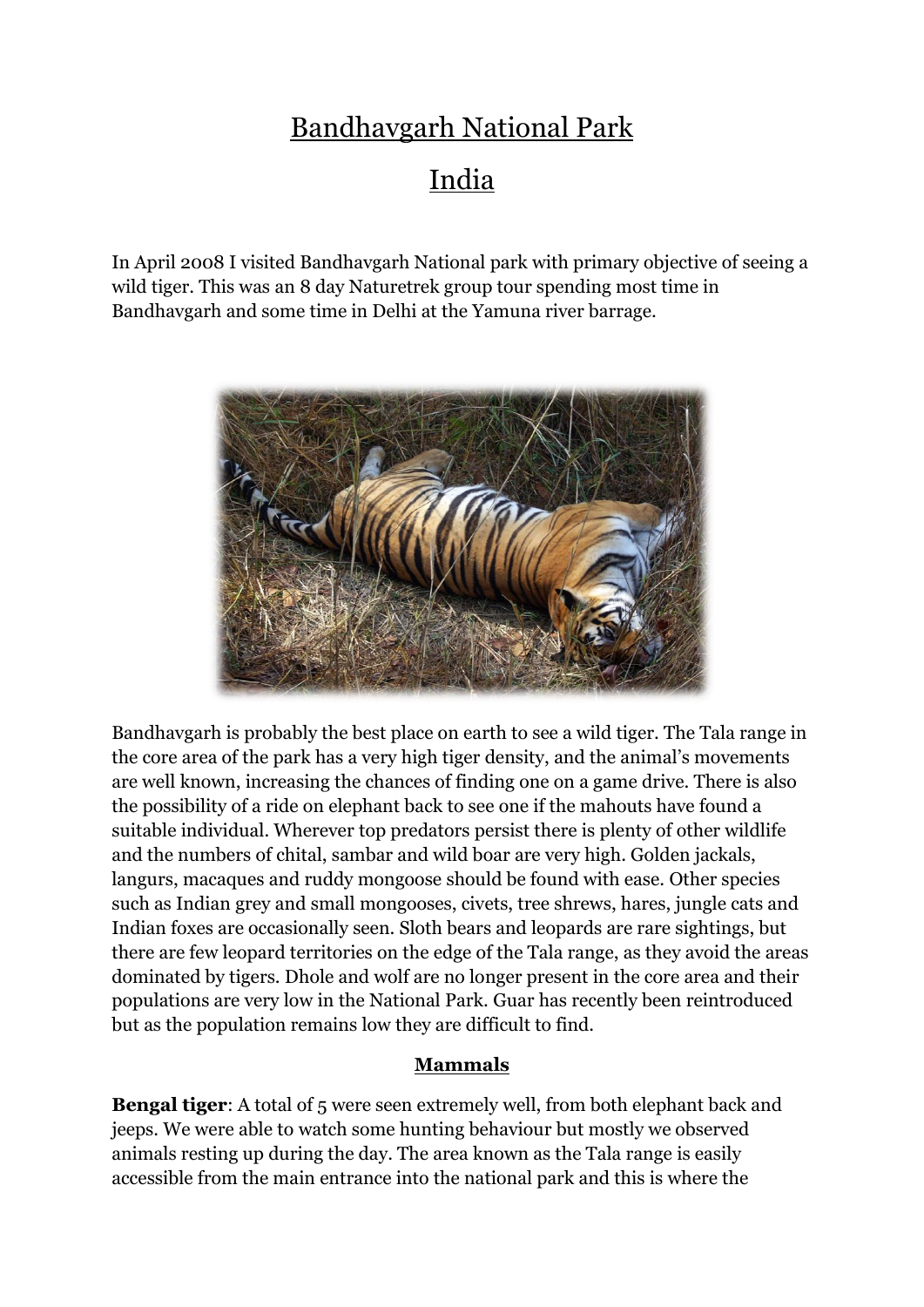highest density of tigers is found. During the morning mahouts monitor the tigers' movements on elephant back and if they find a tiger resting then tourists can use an elephant to go in search of the animal. Alternatively you have a good chance of seeing a tiger by spending time in the sal forest edge habitats during early morning and late in the day. The alarm calls of chital, langurs and sambar are key giveaway of tigers and any commotion from rufous treepies can also reveal predators.

**Chital**: Seen daily within Bandhvagrh and surrounding forest areas.

**Sambar**: Seen most days particularly in deep forest and at higher elevations.

**Nilgai**: Seen on 2 occasions in Bandhavgarh, where they still remain uncommon but the open grasslands of the Tala range are the best location. Several were also seen from the train back to Dehli.

**Eurasian wild boar**: Seen most days in Bandhavgarh, they could turn up almost anywhere but the sounders were most common in the mature forest areas, lone males tended to occur at higher elevations in the forest.

**Golden jackal**: 7 seen on 4-5 days in Bandhavgarh, close observations were quite easy as they appeared habituated to the vehicles.

**Jungle cat**: One was seen well for 2 minutes in an area of long grass on the edge of the forest, the smaller areas of grassland are probably better than bigger expanses for this species.

**Northern plains grey langur**: Seen daily in Bandhavgarh where they are found in highest density around the lowland grasslands.

**Rhesus macaque**: Seen most days, often in large troops and seemed to be resident around the stream at the main entrance to the park.

**Ruddy mongoose**: 2 seen in the bamboo scrub on the edge of the Tala range.

**Indian hare**: 1 seen at close range in bamboo scrub at the entrance to the park.

**Five-striped palm squirrel**: 10 seen well in and around Bandhvgarh and in the hotel grounds in Delhi.

**Intermediate horseshoe bats**: well over 100 were present in the main cave system in the centre of Tala range.

**Theobold's tomb bat**: 50 were present in a cave on the track up to the Sesh Saya Hindu monument.

**Indian flying fox:** 15+ were seen around the woodland and roosting in large trees in the grounds of our accommodation at Tiger Trails.

**Indian pipestrelle**: several were identified around the grounds of the Tiger Trails accommodation.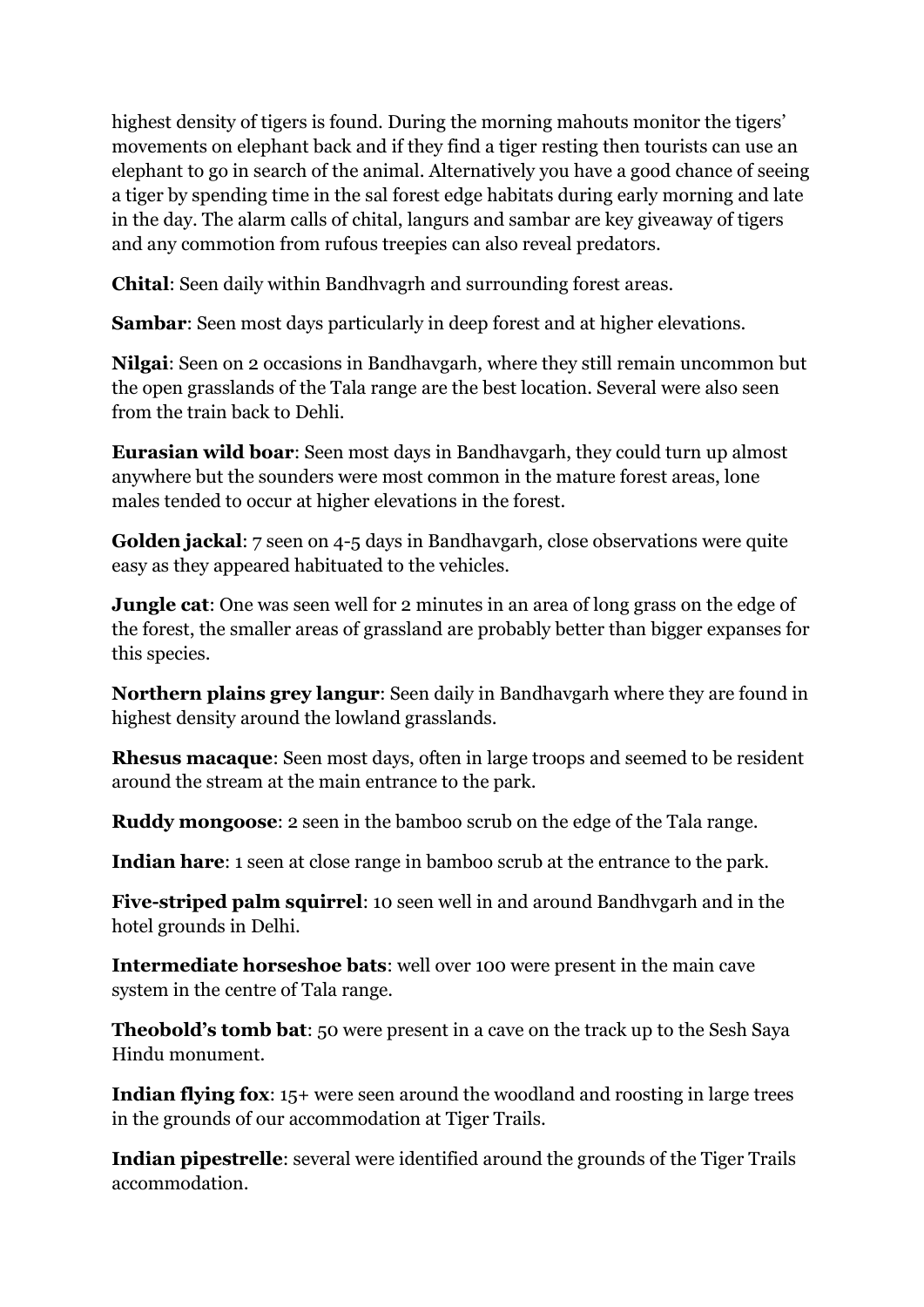## **Birds**

- Great crested grebe
- Little cormorant
- Grey heron
- Purple heron
- Great egret
- Intermediate egret
- Little egret
- Indian pond heron
- Cattle egret
- Little heron
- Painted stork
- Woolly–necked stork
- Lesser adjutant stork
- Black-headed ibis
- Red-naped ibis
- Greater flamingo
- Lesser whistling duck
- Spot billed duck
- Garganey
- Northern shoveler
- Common pochard
- Tufted duck
- Oriental honey buzzard
- Black eared kite
- Egyptian vulture
- Long-billed vulture
- Red-headed vulture
- Crested serpent eagle
- Eurasian marsh harrier
- Shikra
- White eyed buzzard
- Changeable hawk eagle
- Common kestrel
- Painted spurfowl
- Purple swamphen
- Common coot
- Common moorhen
- Black winged stilt
- Stone curlew
- River lapwing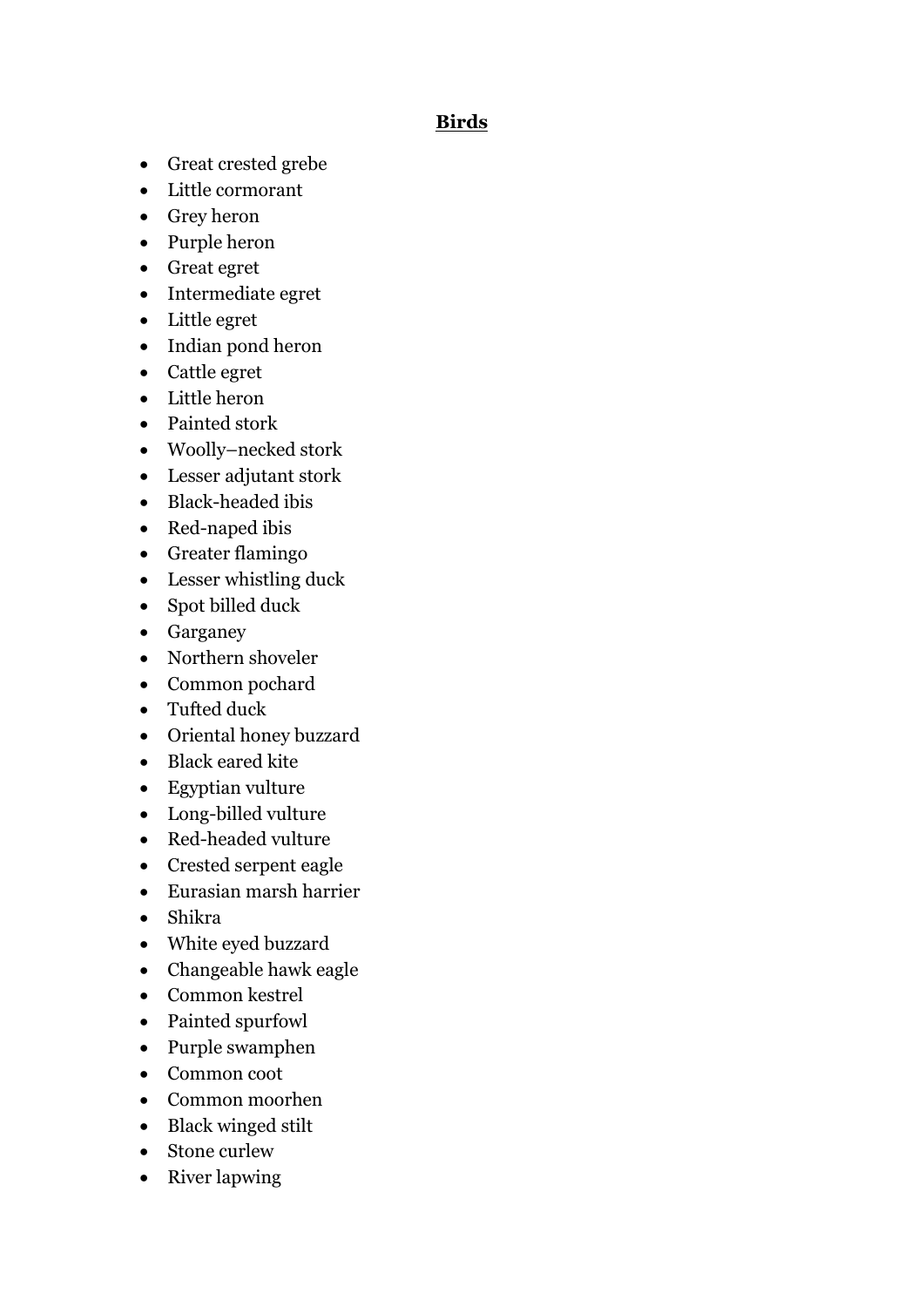- Yellow wattled lapwing
- Red wattled lapwing
- Common redshank
- Greenshank
- Common sandpiper
- Green sandpiper
- Wood sandpiper
- Temminck's stint
- Ruff
- Brown-headed gull
- Oriental turtle dove
- Eurasian collared dove
- Spotted dove
- Laughing dove
- Yellow-footed green pigeon
- Alexandrine parakeet
- Rose-ringed parakeet
- Plum-headed parakeet
- Common hawk cuckoo
- Asian koel
- Greater coucal
- Mottled wood owl
- Jungle owlet
- Spotted owlet
- Brown fish owl
- Asian palm swift
- Asian house swift
- Crested tree swift
- Common kingfisher
- White-throated kingfisher
- Green bee-eater
- Indian roller
- Eurasian hoopoe
- Indian grey hornbill
- Brown-headed babbler
- Coppersmith barbet
- Brown-capped pygmy woodpecker
- Yellow-crowned woodpecker
- Rufous woodpecker
- Black-rumped flameback
- White-naped woodpecker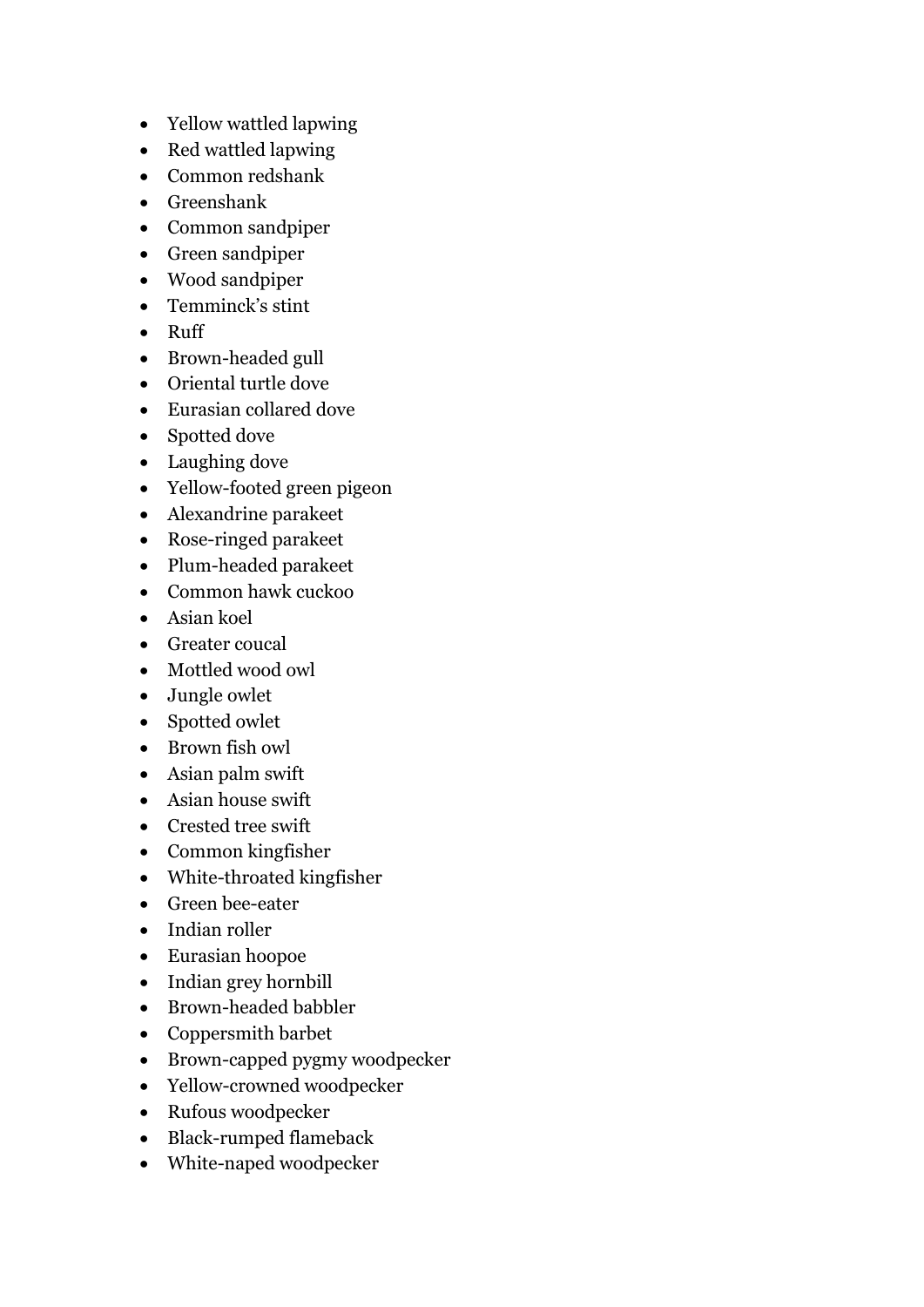- Plain martin
- Dusky crag martin
- Wire-tailed swallow
- Red-rumped swallow
- Grey wagtail
- Paddyfield pipit
- Large cuckoo shrike
- Small minivits
- Red-vented bulbul
- Golden-fronted leafbird
- Common iroa
- Orange-headed thrush
- Plain prinia
- Blyth's reed warbler
- Common tailorbird
- Common chiffchaff
- Hume's leaf warbler
- Greenish warbler
- Tickell's blue flycatcher
- Oriental magpie robin
- Indian robin
- Black-naped monarch
- Asian paradise flycatcher
- Puff-throated babbler
- Jungle babbler
- Great tit
- Chestnut-bellied nuthatch
- Purple sunbird
- Pale-billed flowerpecker
- Oriental white-eye
- Black-hooded oriole
- Long-tailed shrike
- Common woodshrike
- Black drongo
- White-bellied drongo
- Greater racket-tailed drongo
- Rufous treepie
- House crow
- Large-billed crow
- Common myna
- Black myna